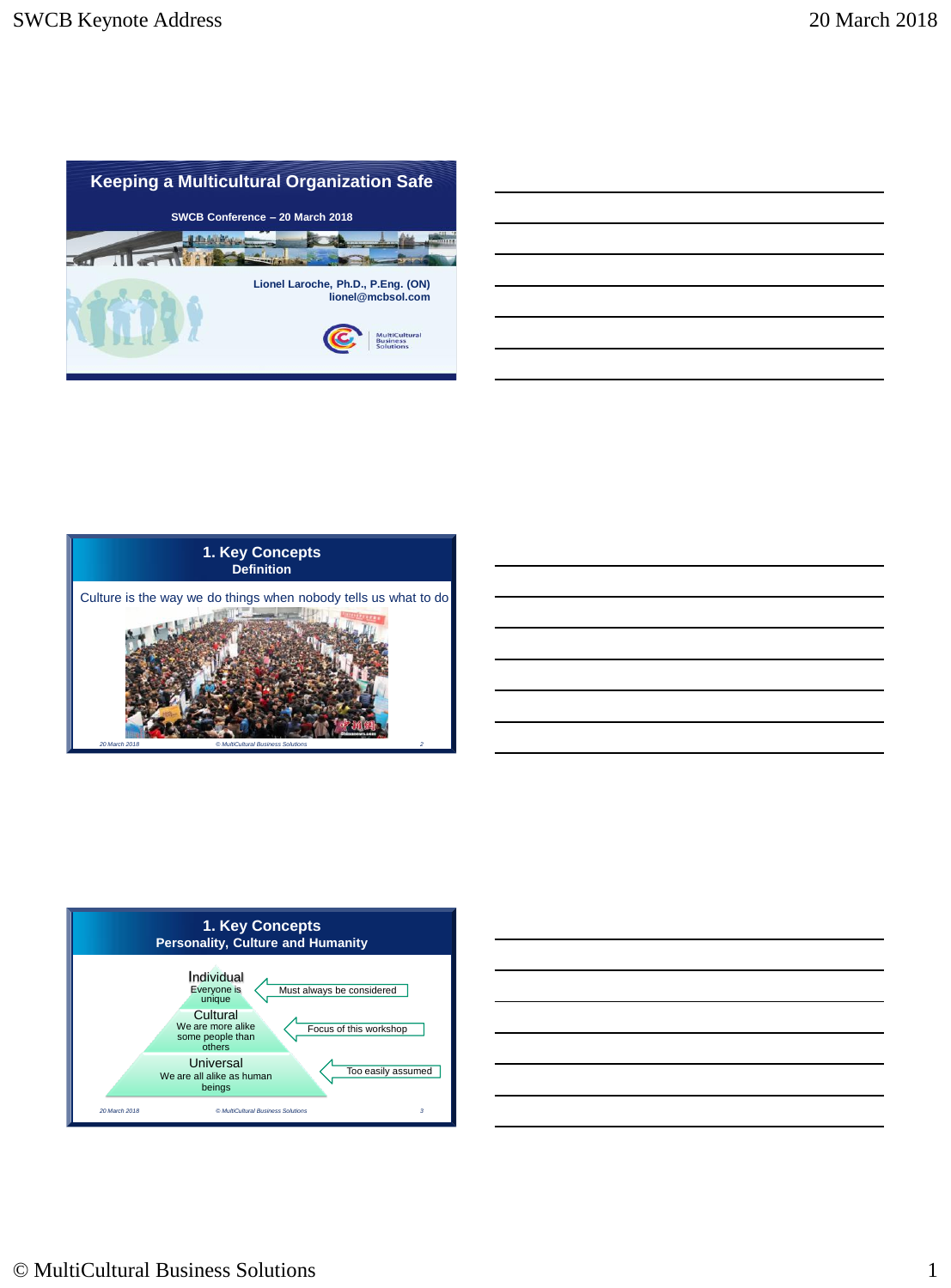

| 1. Key Concepts<br><b>Generalizations vs. Stereotypes</b>                                                                                                    |                                                                                                                                                    |  |  |
|--------------------------------------------------------------------------------------------------------------------------------------------------------------|----------------------------------------------------------------------------------------------------------------------------------------------------|--|--|
| Generalizations                                                                                                                                              | <b>Stereotypes</b>                                                                                                                                 |  |  |
| Provide general characteristics based<br>on cultural and social factors                                                                                      | Present a fixed and inflexible image of<br>a group                                                                                                 |  |  |
| Recognize individual differences                                                                                                                             | Ignore individual exceptions                                                                                                                       |  |  |
| Describe the behaviour neutrally                                                                                                                             | Are judgemental and negative                                                                                                                       |  |  |
| Help understand people's behaviour<br>from their perspective                                                                                                 | Do damage when they are applied to<br>people one does not know                                                                                     |  |  |
| E.g. I know that time is more flexible in<br>Mexico than in Canada, so I will not<br>interpret the late arrival of my Mexican<br>colleague as disrespectful. | E.g. Mexicans are always late, so I will<br>give my Mexican new hire an<br>appointment 30 minutes before my<br>target to ensure he/she is on time. |  |  |
| 20 March 2018<br>© MultiCultural Business Solutions                                                                                                          | 5                                                                                                                                                  |  |  |





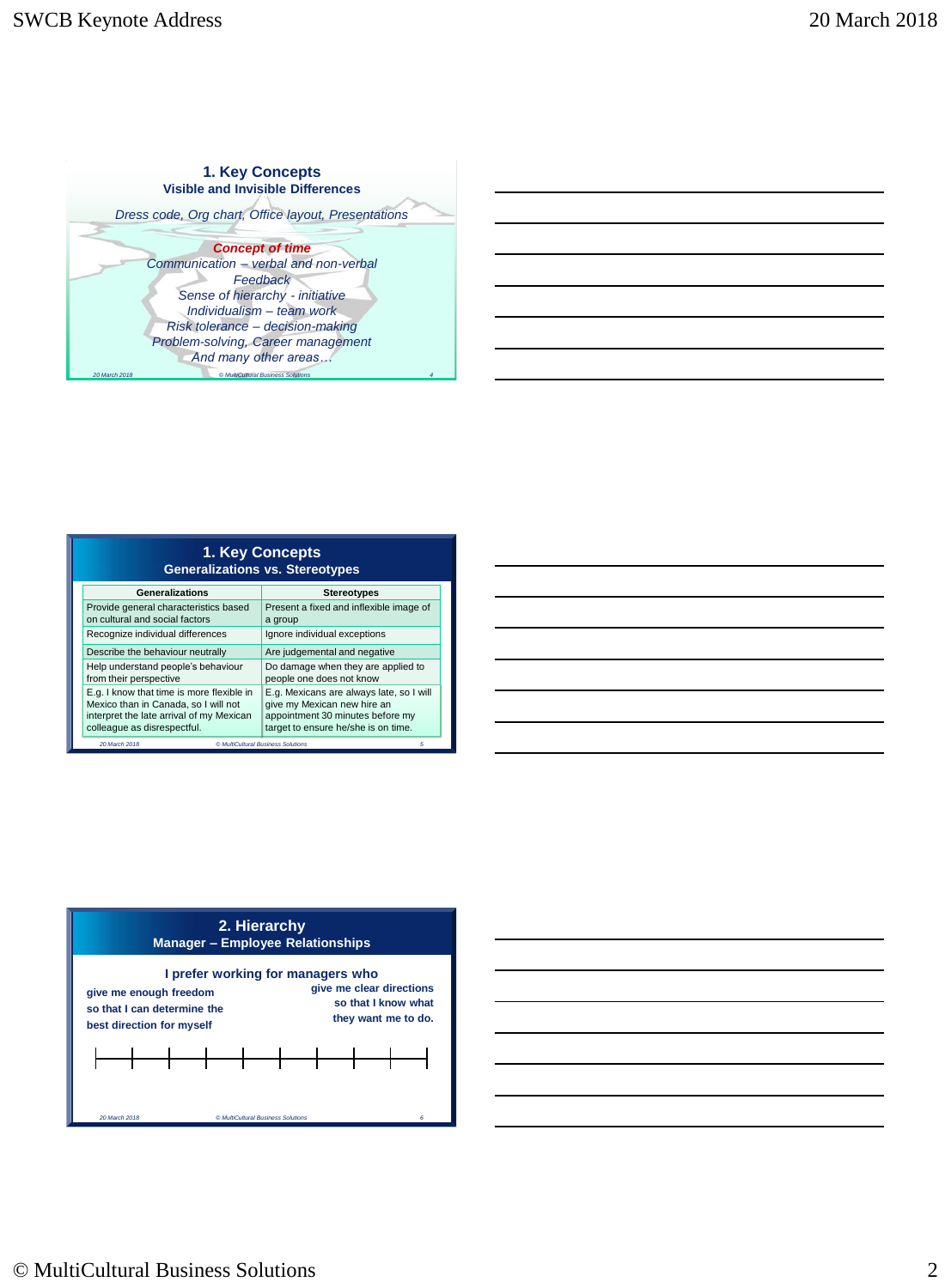

| and the contract of the contract of the contract of the contract of the contract of the contract of the contract of |  |      |
|---------------------------------------------------------------------------------------------------------------------|--|------|
| ,一个人的人都是一个人的人,但是,我们的人都是一个人的人,我们的人都是一个人的人,我们的人都是一个人的人,我们的人都是一个人的人,我们的人都是一个人的人,我们的                                    |  | ____ |
|                                                                                                                     |  |      |
|                                                                                                                     |  |      |
| the contract of the contract of the contract of the contract of the contract of the contract of the contract of     |  |      |
|                                                                                                                     |  |      |
|                                                                                                                     |  |      |



| <u> 1989 - Johann Barn, mars ann an t-Amhain ann an t-Amhain ann an t-Amhain ann an t-Amhain an t-Amhain ann an t-</u> |  |  |
|------------------------------------------------------------------------------------------------------------------------|--|--|
| <u> 1989 - Johann Stoff, deutscher Stoff, der Stoff, der Stoff, der Stoff, der Stoff, der Stoff, der Stoff, der S</u>  |  |  |
| <u> 1989 - Johann Stoff, deutscher Stoff, der Stoff, der Stoff, der Stoff, der Stoff, der Stoff, der Stoff, der S</u>  |  |  |
| <u> 1989 - Johann Barn, mars ann an t-Amhain ann an t-Amhain ann an t-Amhain ann an t-Amhain an t-Amhain ann an t-</u> |  |  |
| <u> 1989 - Johann Stoff, deutscher Stoff, der Stoff, der Stoff, der Stoff, der Stoff, der Stoff, der Stoff, der S</u>  |  |  |
| <u> 1980 - Jan Samuel Barbara, martin da batar a shekara tsara 1980 a tsara 1980 a tsara 1980 a tsara 1980 a tsa</u>   |  |  |
|                                                                                                                        |  |  |

#### **3. Communicating More Effectively Verbal Communication**

#### **Challenges**

- Speaking a Second Language / connotations / accents
- Suggestions to bridge the gap
- Understand that people may speak their first language to blow off steam • Don't ask people to repeat and don't give up; ask them to repeat once,
- then to rephrase
- State what you understood and what you did not
- Speak like news anchors
- *20 March 2018 © MultiCultural Business Solutions 9* • Encourage everyone to continuously improve their communication skills and ESL speakers to take accent modification courses (if applicable)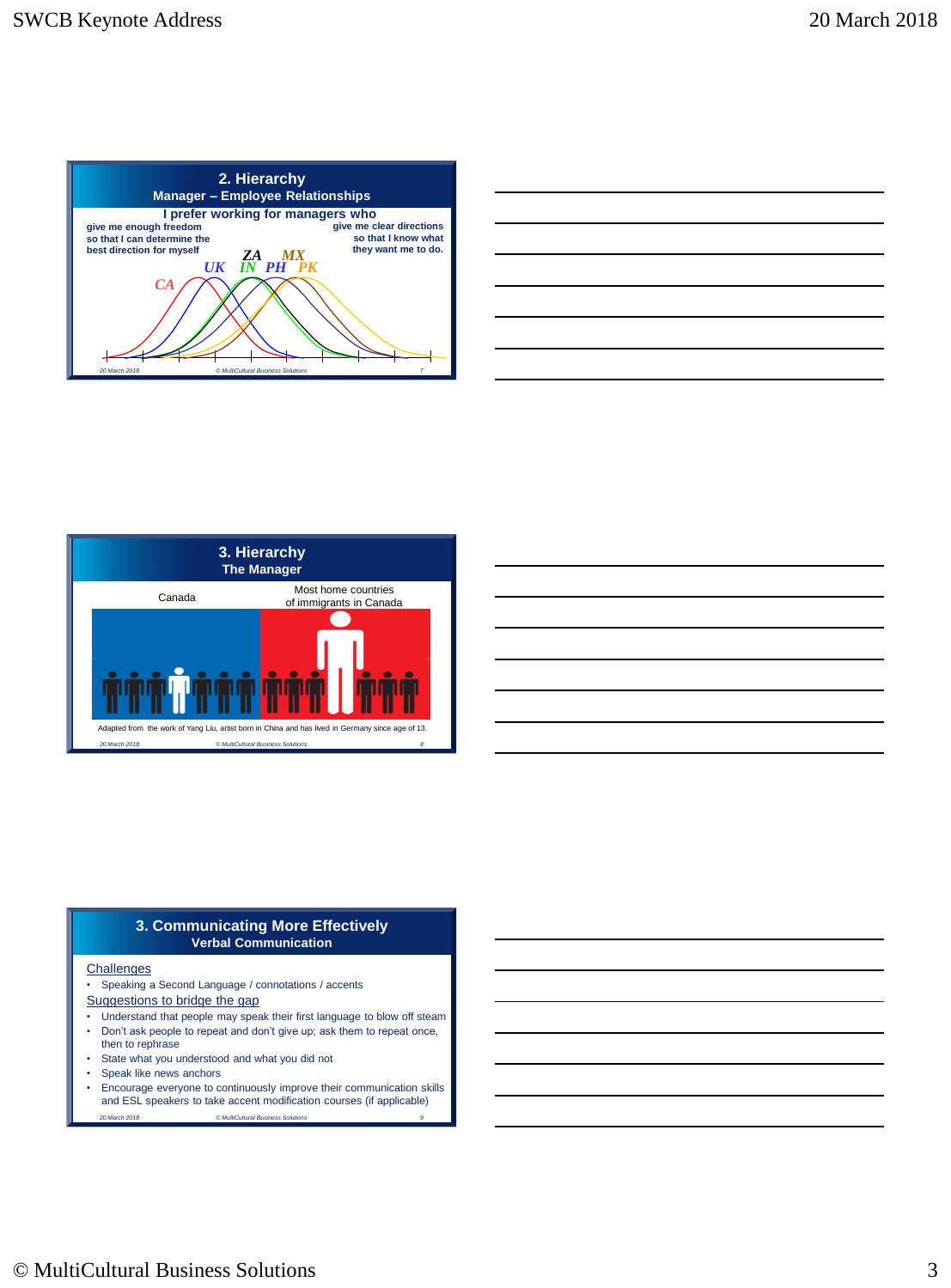

# **3. Communicating More Effectively Non-Verbal Communication**

Suggestions to bridge the gap

- Gauge people's interest based on their emotional thermometer, not yours
- Acknowledge people's feelings and show you understand how important the issue is to them
- At times, you may need to mirror their emotions to get your point across

*20 March 2018 © MultiCultural Business Solutions 11*

• Give people the benefit of the doubt by separating impact from intention

# **4. Putting It All Together Group Discussion**

In small groups, discuss the following questions:

- What will you do differently based on what you have learned today?
- Can you think of a specific situation you experienced in the past that you would handle differently if you experienced it again?
- Who should adapt to whom  $-$  and how?

*20 March 2018 © MultiCultural Business Solutions 12*  $Immigrants$   $\begin{bmatrix} 1 & 1 \\ 1 & 1 \end{bmatrix}$  Canadians (100-x)% x%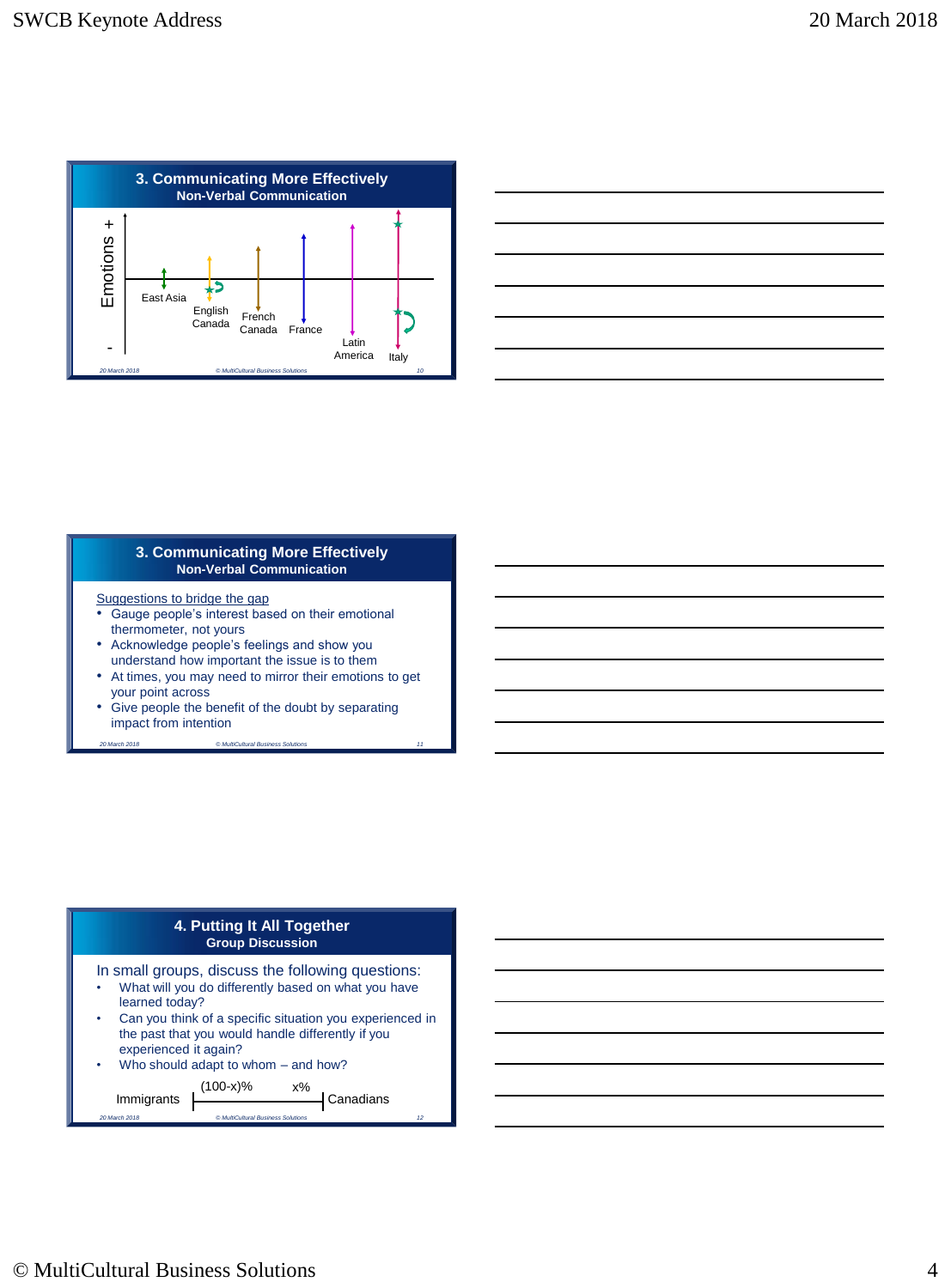# **4. Putting It All Together Top 10 Tips**

- 1. Awareness is 50% of the solution
- 2. Patience is a virtue
- 3. Communication is not just about sending messages, it is also about ensuring that the message received is the message that was meant to be sent
- 4. Continuously monitor your impact on other people
- 5. Stop and clarify when the impact you have is not the impact you want to have *20 March 2018 © MultiCultural Business Solutions 13*

### **4. Putting It All Together Top 10 Tips**

- 6. Monitor your emotional state to determine when you are impacted negatively
- 7. Don't act on these negative feelings
- 8. Analyse your own emotions to identify the trigger of these negative emotions
- 9. Separate impact from intention the way you feel may not be the way your counterpart meant to make you feel
- 10. The golden rule needs to be replaced by the platinum rule, since being helpful or respectful means different things to different people *20 March 2018 © MultiCultural Business Solutions 14*